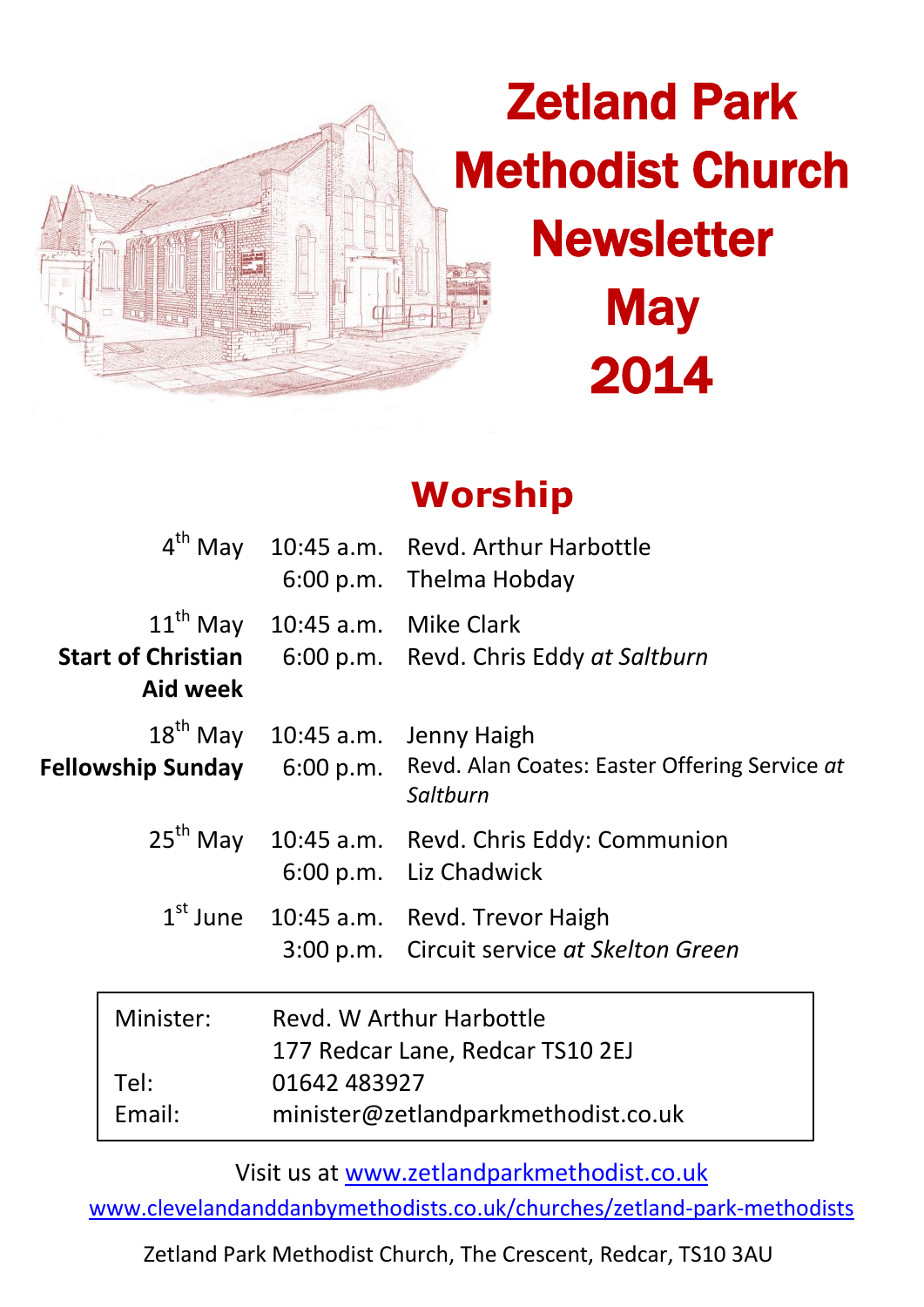#### **Au revoir**

By the time you read this I will either be about to depart or will already have gone! Firstly, on the Pilgrimage to the Holy Land from the 5th to 15th May with a group of 23 of us and then on a three month Sabbatical! This means that you will see much less of me from May to the end of August as I won't be "working" in the normal sense of the word and you will not be able to contact me by the usual means!

Understandably this raises questions in people's minds as to whom they turn to when 'their' Minister is not at their 'beck and call' for support. My Sabbatical Support Group has produced some helpful information under the heading 'Sabbatical Cover', which is printed elsewhere, which should answer most questions. If in doubt please contact Sandra Carter, our Church Steward.

In the May issue of Connexions, which is the little Newsletter I produce for all my churches, I explain a little more of what I will be doing, so please do ensure you get a copy from church in due course.

Now, though I will be away for some of the Sabbatical, don't be surprised if I do turn up at the back of the church to join the congregation for worship, or drop in to a social event - just because I am not 'on duty' does not mean to say I stop being a Christian or a member of the church! That said, you might also see me at the odd Circuit event too.

Anyway, until September, au revoir and all blessings

Arthur

**Larger than circuits consultation at Marske on May 6th at 7pm.** All members welcome to take part: Do we need Districts? Do we need Regions rather than districts? What do we want Districts to do? Can this be done at circuit level instead?

Wednesday  $11<sup>th</sup>$  June at 6 p.m.

### **Parking**

Some of our members are finding it more difficult to get about. It would be good if we could try to make parking spaces in front of the church and hall available for them and their drivers to park or drop people off, especially as the road is so **Network Dinner**<br>v 11<sup>th</sup> lune at 6 n m 67.50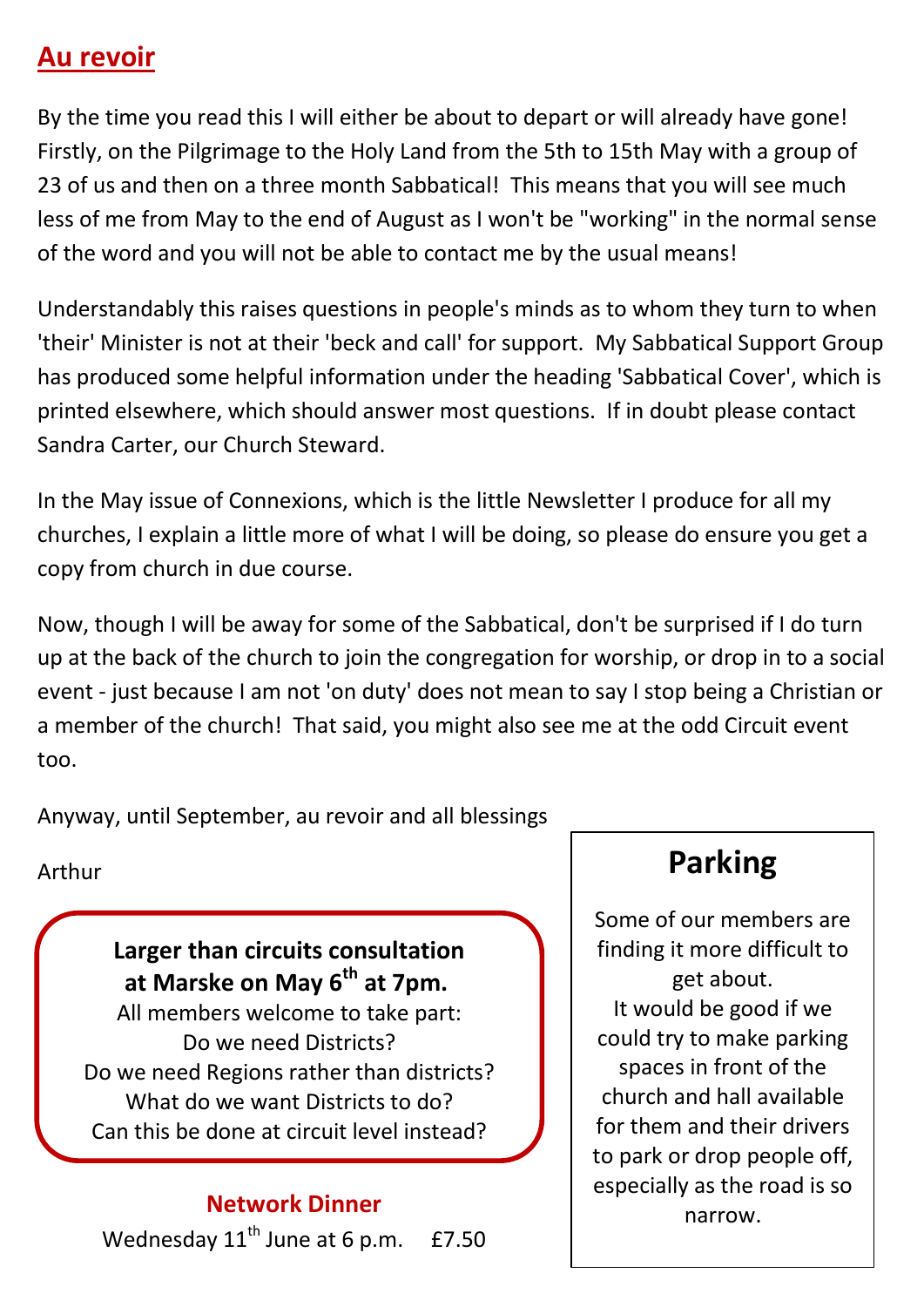#### **Circuit Prayer Meetings**

Saturday  $11<sup>th</sup>$  May 8:30 to 9:30 a.m. at Moorsholm Saturday 7<sup>th</sup> June 8:30 to 9:30 a.m. at Skelton Green

#### **Sabbatical Cover**

As we know, Rev. Arthur is leading a pilgrimage to Israel in May and then begins his Sabbatical. This means that he will be away from 5th May until the end of August.

He plans to spend his time researching and learning about the problems and needs of his ageing congregations. During his visit to Haiti he is keen to see how the people there have been damaged by the earthquake experience and how they are coping with the aftermath of the disaster.

During this time Rev. Trevor Haigh (01642 480104) will be the first point of contact for funerals and Revd Chris Eddy (01287 623245) for critical Pastoral issues which require a Minister rather than a Pastoral Visitor. Once Chris Eddy has left the Circuit at the end of July then contact could be made with Revd Isabel Stuart (01287 623245) who will be returning from her Sabbatical. If all else fails, the Rev. Alan Coates (01287 660252) or one of the Supernumerary Ministers would help or advise.

If you visit anyone in hospital and you know that they would like pastoral care, you are asked to contact the Chaplaincy service on 01642 854802 but, unless you are sure, you should ask the patient first.

Arthur's sabbatical group wished him a rewarding and successful time and I'm sure we shall all pray for him and his family as he takes a break from his usual routine.

Sandra Carter (Co-ordinator, Sabbatical Support Group)

#### **Power Praise at Marske**

Worship in a contemporary style. 2<sup>nd</sup> Tuesday of each month at 7 p.m.

Tuesday  $13^{th}$  May,  $10^{th}$  June

#### **Newsletter by email**

If you would like to receive the newsletter by email please let the editor know.